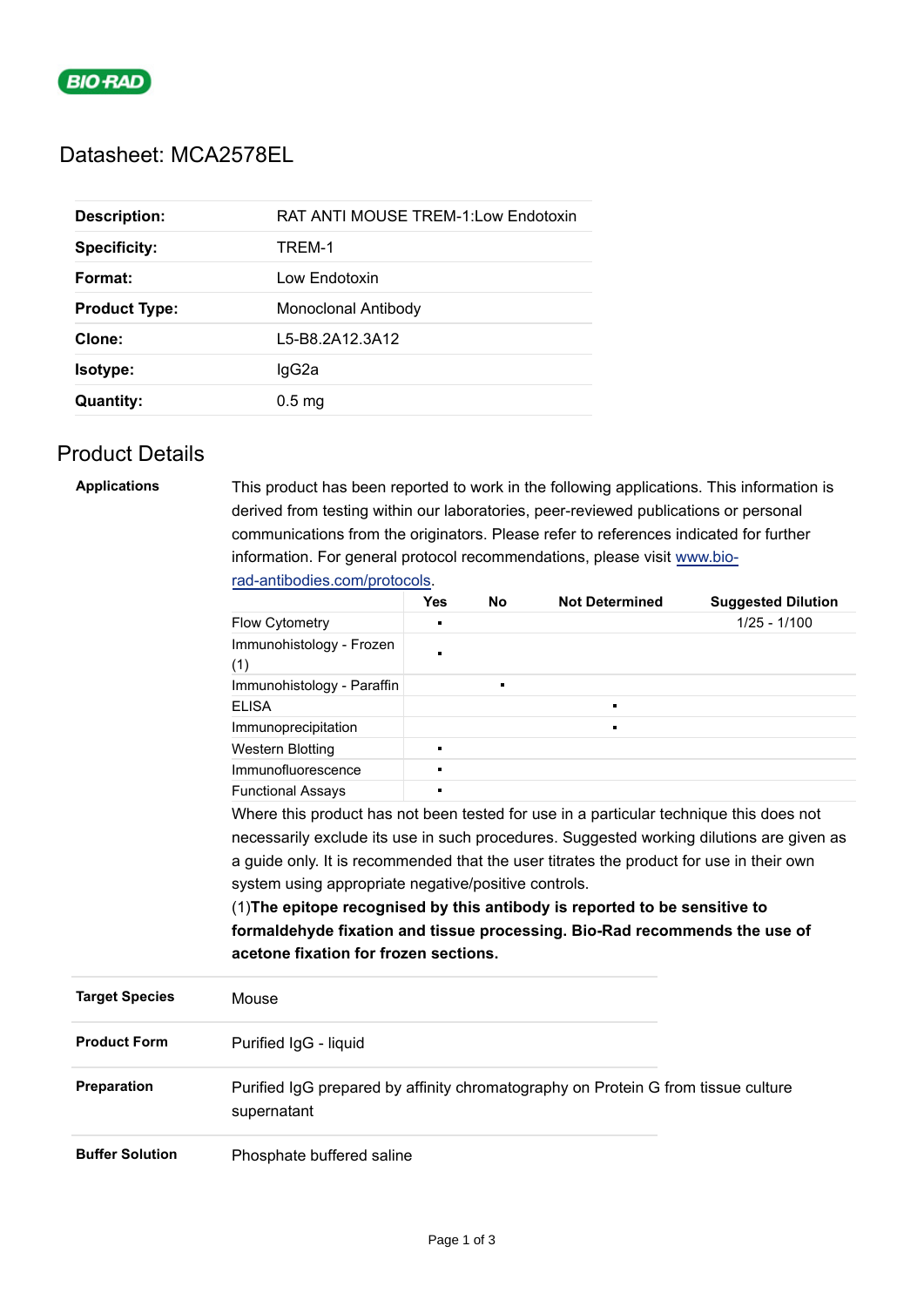| <b>Preservative</b><br><b>Stabilisers</b> | None present                                                                                                                                                                                                                                                                                                                                                                                                                                                                                                                                                                                                                                                                                                                                                                                                                                    |  |
|-------------------------------------------|-------------------------------------------------------------------------------------------------------------------------------------------------------------------------------------------------------------------------------------------------------------------------------------------------------------------------------------------------------------------------------------------------------------------------------------------------------------------------------------------------------------------------------------------------------------------------------------------------------------------------------------------------------------------------------------------------------------------------------------------------------------------------------------------------------------------------------------------------|--|
| <b>Carrier Free</b>                       | Yes                                                                                                                                                                                                                                                                                                                                                                                                                                                                                                                                                                                                                                                                                                                                                                                                                                             |  |
| <b>Endotoxin Level</b>                    | < 0.01 EU/ug                                                                                                                                                                                                                                                                                                                                                                                                                                                                                                                                                                                                                                                                                                                                                                                                                                    |  |
| Approx. Protein<br><b>Concentrations</b>  | IgG concentration 1.0mg/ml                                                                                                                                                                                                                                                                                                                                                                                                                                                                                                                                                                                                                                                                                                                                                                                                                      |  |
| Immunogen                                 | Mouse TREM-1 Fc fusion protein.                                                                                                                                                                                                                                                                                                                                                                                                                                                                                                                                                                                                                                                                                                                                                                                                                 |  |
| <b>External Database</b><br>Links         | <b>UniProt:</b><br>Q9JKE2<br><b>Related reagents</b><br><b>Entrez Gene:</b><br>Trem1                                                                                                                                                                                                                                                                                                                                                                                                                                                                                                                                                                                                                                                                                                                                                            |  |
|                                           | 58217<br><b>Related reagents</b>                                                                                                                                                                                                                                                                                                                                                                                                                                                                                                                                                                                                                                                                                                                                                                                                                |  |
| <b>RRID</b>                               | AB_2208566                                                                                                                                                                                                                                                                                                                                                                                                                                                                                                                                                                                                                                                                                                                                                                                                                                      |  |
| <b>Specificity</b>                        | Rat anti Mouse Trem-1 antibody, clone L5-B8.2A12.3A12 recognizes mouse triggering<br>receptor expressed on myeloid cells 1 (TREM-1), a 30kD member of the immunoglobulin<br>superfamily expressed on neutrophils and a subset of monocytes. TREM-1 is involved in<br>the microbial inflammatory response. It acts in conjunction with the adaptor protein DAP12<br>to activate neutrophils and monocytes, leading to the secretion of pro-inflammatory<br>mediators and enhancement of the inflammatory response. Microbial infection also<br>induces the release of soluble form of TREM-1 from monocytes, which is reported to act<br>as an inhibitor of TREM-1.<br>TREM-1 mediates the septic shock pathway, and blocking TREM-1 has been reported to<br>reduce inflammation and increase survival in certain models of bacterial infection. |  |
| <b>Flow Cytometry</b>                     | Use 10ul of the suggested working dilution to label $1x10^6$ cells in 100ul.                                                                                                                                                                                                                                                                                                                                                                                                                                                                                                                                                                                                                                                                                                                                                                    |  |
| <b>References</b>                         | 1. Wang, F. et al. (2012) Blocking TREM-1 signaling prolongs survival of mice with<br>Pseudomonas aeruginosa induced sepsis. Cell Immunol. 272 (2): 251-8.                                                                                                                                                                                                                                                                                                                                                                                                                                                                                                                                                                                                                                                                                      |  |
| <b>Storage</b>                            | Store at -20°C only.<br>Storage in frost-free freezers is not recommended.<br>This product should be stored undiluted. Avoid repeated freezing and thawing as this may<br>denature the antibody. Should this product contain a precipitate we recommend<br>microcentrifugation before use.                                                                                                                                                                                                                                                                                                                                                                                                                                                                                                                                                      |  |
| <b>Guarantee</b>                          | 12 months from date of despatch                                                                                                                                                                                                                                                                                                                                                                                                                                                                                                                                                                                                                                                                                                                                                                                                                 |  |
| <b>Health And Safety</b><br>Information   | Material Safety Datasheet documentation #10162 available at:<br>10162: https://www.bio-rad-antibodies.com/uploads/MSDS/10162.pdf                                                                                                                                                                                                                                                                                                                                                                                                                                                                                                                                                                                                                                                                                                                |  |